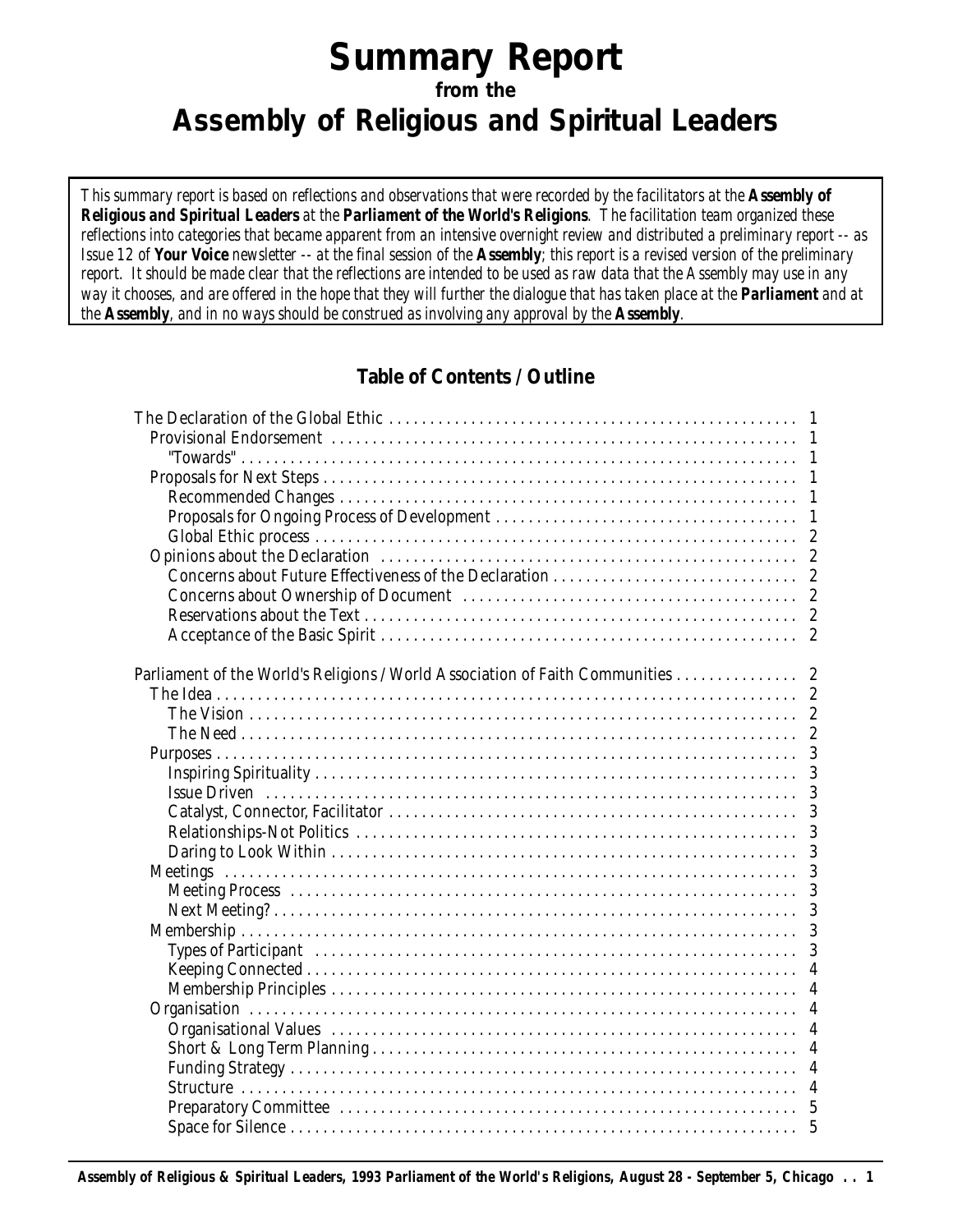| 5                                                                                                         |  |
|-----------------------------------------------------------------------------------------------------------|--|
| 5                                                                                                         |  |
| 5                                                                                                         |  |
| 5                                                                                                         |  |
| $\overline{5}$                                                                                            |  |
| $\overline{5}$                                                                                            |  |
| $\overline{5}$<br>Dynamic Interfaith Education<br>Spiritual Education                                     |  |
| 6                                                                                                         |  |
| 6                                                                                                         |  |
| 6                                                                                                         |  |
| $\boldsymbol{6}$                                                                                          |  |
| 6                                                                                                         |  |
| 6                                                                                                         |  |
| 6<br>6                                                                                                    |  |
| 6                                                                                                         |  |
| 7                                                                                                         |  |
| 7                                                                                                         |  |
|                                                                                                           |  |
|                                                                                                           |  |
|                                                                                                           |  |
| 7                                                                                                         |  |
| 7                                                                                                         |  |
| 7                                                                                                         |  |
| 7                                                                                                         |  |
| 7                                                                                                         |  |
| 7                                                                                                         |  |
| 8                                                                                                         |  |
| 8                                                                                                         |  |
| 8                                                                                                         |  |
| 8                                                                                                         |  |
| 8                                                                                                         |  |
| 8                                                                                                         |  |
| 8                                                                                                         |  |
| 8<br>8                                                                                                    |  |
|                                                                                                           |  |
| Resolving Conflict (and according conflict of the contract of the contract of the Resolving Conflict<br>9 |  |
| 9                                                                                                         |  |
| 9                                                                                                         |  |
| 9                                                                                                         |  |
| 9                                                                                                         |  |
| 9                                                                                                         |  |
| 9                                                                                                         |  |
| International Interfaith Conciliation & Mediation Team<br>9                                               |  |
| 9                                                                                                         |  |
| 9                                                                                                         |  |
| 10                                                                                                        |  |
| 10                                                                                                        |  |
| 10                                                                                                        |  |
| 10                                                                                                        |  |
| 10                                                                                                        |  |
| 10                                                                                                        |  |
|                                                                                                           |  |
| 10                                                                                                        |  |
| 10                                                                                                        |  |
| 10                                                                                                        |  |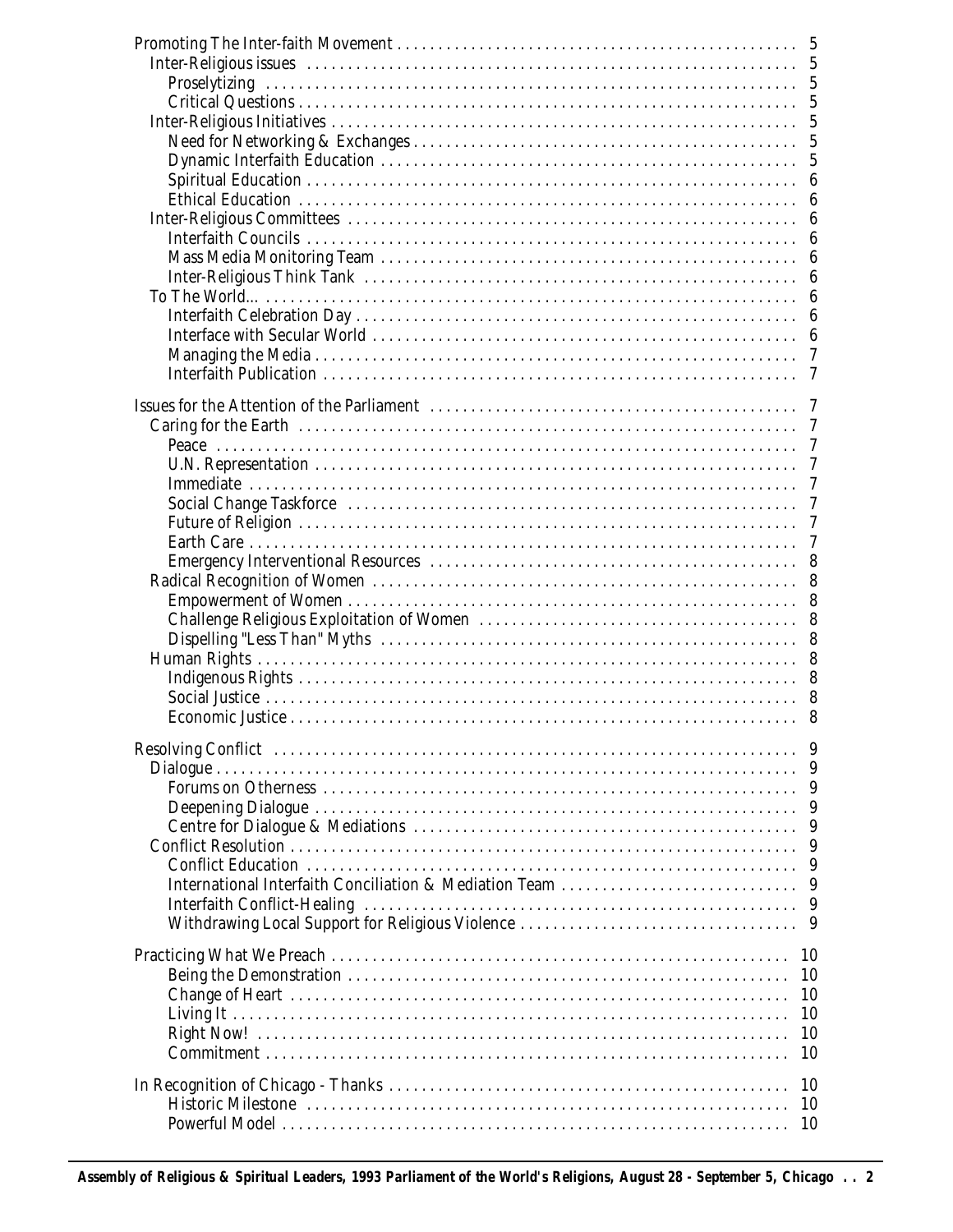# **The Declaration of the Global Ethic**

# **Provisional Endorsement**

#### **"Towards"**

- ! Recommend we call the global ethic a working document, best way to ensure signatures and send message to world of cooperation.
- ! We propose the prescript above our signatures we sign, as a first step towards a global ethic without necessarily being in full agreement with all in contains and with the understanding that this begins a process to which we are committed.
- ! Declaration is the beginning of a process that is a challenge to us to improve it. State this formally in the document itself.
- ! Would sign global ethic if title change to "toward a global ethic; mention made that this is a first step; will be refined at later gathering i.e. 1994 Brahma Kumaris
- ! Add "towards" to the beginning of the title of the document
- ! Add the word "toward" to the global ethic; this would put space in the declaration to allow additional work to happen to it. See this as the beginning of the dance (when it is seen as fixed it matters too much)
- ! Suggest signing of this document with language that indicates that the undersigned are recommending it rather than endorsing it and are bringing it home with them to encourage others to discus and debate in the efforts to bring forth awareness and commitment.
- ! There are a number who will not sign the document unless this one change is made: It needs to be indicated that this is a global ethic put forth by the Trustees of the Council, not by the Parliament.
- State formally that the declaration is a working document that will be improved by a specific process that is defined i.e. put phrase at top in brackets (working document)

# **Proposals for Next Steps**

#### **Recommended Changes**

- ! Changes: Non-violence: condemnation of one religion by another is the reason for violence. Violence will be used to defend people from attack by aggression after all other means of negotiating have been exhausted. But even in violence, compassion will be shared. This non-violence/violence applies to individual and public situation. Non-violence should be considered mental, spiritual and physical.
- ! The term non-violence needs qualification -- having to do with it is OK in self defence, etc.
- ! In document, why was "all religions" not stated rather than the great ancient religious and ethical traditions?
- ! Radical extinction of life system on the earth not an addendum but the central issue of our times (document is in fact anthropocentric)

#### **Proposals for Ongoing Process of Development**

- ! We propose that there should be more involvement in the development of a global ethic. this would involve more participation by all the religions communities. This would be part of the formation of the ongoing council.
- ! Scholars work on it, provision to bring it back for new signing.
- ! All issues with the document should be attributed to faith community and learning among the assembly
- ! Continued revision of the Ethic might well be done using the Delphi **Technique**
- ! At future parliament, create on first day drafting /editing committee from representative religions/spiritual traditions to produce document which reflects current understanding and allows for modification.
- ! Working group; The on-going development of a Declaration of a Global Ethic. A more democratic process be created in way that religious leaders participate in its development.
- ! Need to prove to the rest of the world that spiritual and religious leaders can

come to an understanding; hence need to establish where we CAN AGREE and sign this document and agree to form committee with representation on traditions which disagree & dialogue on these differences to enhance document.

- ! Have the Chicago Council incorporate itself with due regard to representation for the express purpose of taking forward the extremely important work of clarifying the consensus of a global ethic. This committee will work as long as needed on this. This committee would be very substantial. It would have legal representation, professional representation and religious leaders and when they had completed this interreligious job, they would plan the next assembly in about two years.
- ! Set up task force comprised of 21-25 participants from council and assembly-global participation if possible- all working towards a global ethic based on the uniqueness of oneness in diversity. (global scope of civilization) community of the earth. Need new ethic/culture to contain that vision- bringing us closer to the source- the supreme source. We want a permanent body to meet every 4-5 months. Committee to study the most effective models of venue and to utilize these models. Draft discussion regarding the most important issues of our time:violence, homelessness, AIDS, disease, sexual preferences
- ! Take the Bangalore Revisions into consideration and incorporate them into the document.
- ! Second drafting committee be formally created by the Assembly. Small group start by taking revisions from Bangalore into considerations; main job is to gather
- ! In the future, the continuing development of the Ethic can be better if it includes both members of the assembly and members of faith communities not currently represented
- ! A group be created to describe the core values held in common by the religious traditions of the world.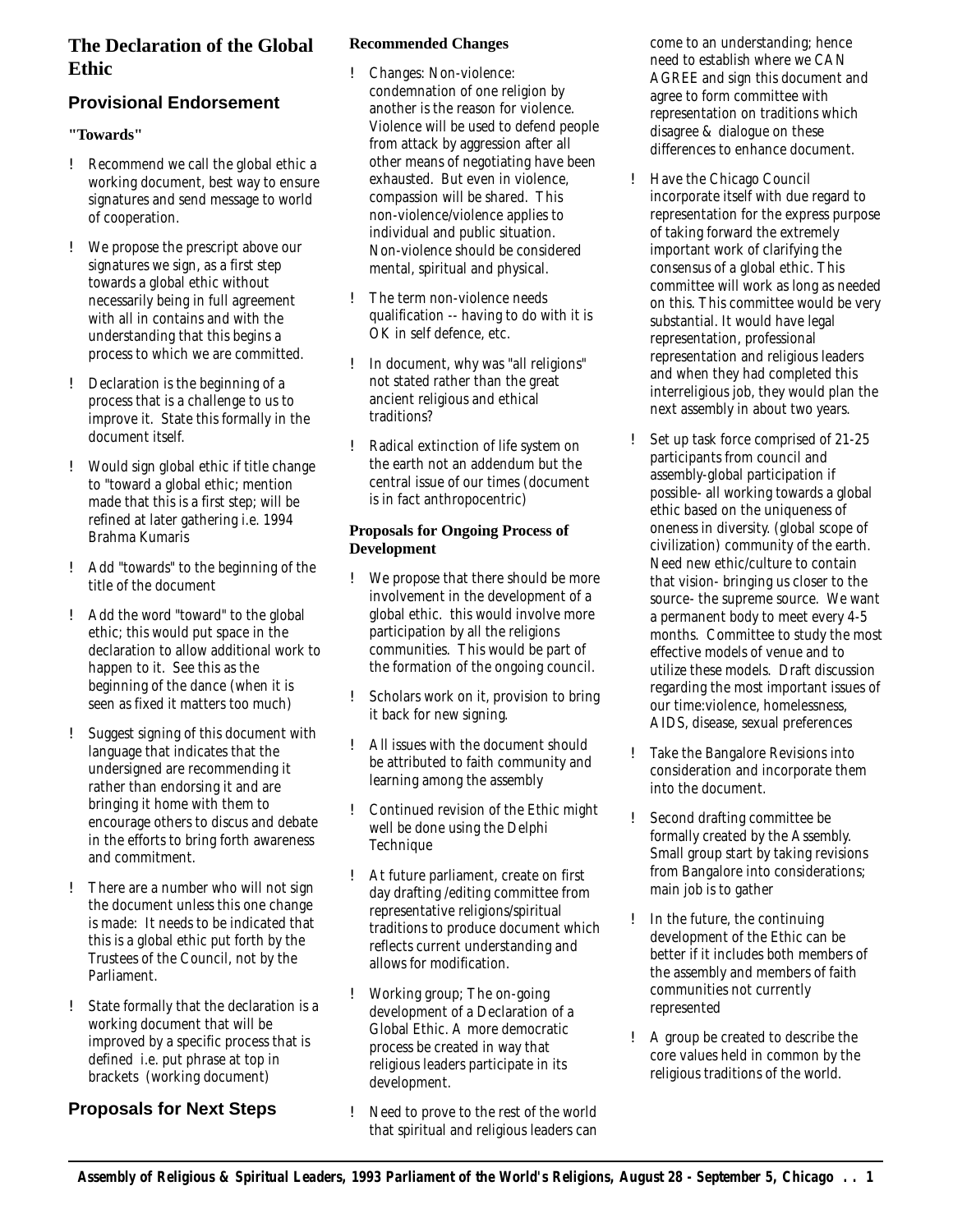- ! Look at verses in our own holy book for reference to Brotherhood, all on family.
- ! Urge wide discussion: Development of study materials & processes to support study and dialogue towards possible adoption.

#### **Global Ethic process**

- ! If some sign who represent religious communities, communities will hold us responsible for language such as: non-violence (would prefer non-aggression) or equal partnership (would prefer equitable). We might be seen as diluting our faith.
- ! The declaration should be condensed into a brief statement, translated into many languages and printed in attractive form suitable for framed posters and small pamphlets for mass distribution.

# **Opinions about the Declaration**

#### **Concerns about Future Effectiveness of the Declaration**

- ! Emphasis in document is on common ground and basic principles -- but who will make it work, what will be a practical process.
- ! Document's connection to future organizing. We have confidence in the planners but there might be a negative world-wide reaction if people don't know what the end of desired process is.
- ! Concern for document signing. When a document gets this much attention -- with so many signatures - then there is the possibility that it moves them to the establishment of organizing efforts connected closely with the document. Many people felt left out of this document creation and are unsure of how it was developed-and unclear where it is leading in relationship to "next steps" of organizing-they would not want this lack of clarity and participation to continue.

#### **Concerns about Ownership of Document**

! This document is an imposition, very like dictates from the pope which

come down without respect for process.

- ! Feel tension: wanting to support spirit of document and not wanting to condone the process.
- ! Too negatively written, should be re-written: the traditional global order gives birth to a new global ethic.
- ! We do not feel ownership of the document
- ! Should not be final but rather demonstration of the current of our thinking.
- ! We commit ourselves to continue dialogue where by all members of the assembly may participate in the further development of a document on Global Ethics which would be acceptable to all.
- ! Any document must come from the body and not be imposed. "Even a baby takes 9 months"

#### **Reservations about the Text**

- ! Reservations about Global Ethic: faith as practiced causes problems. This is missing on document; anthropocentric point of view - biocentric point of view needed; not strong enough, won't be remembered; document is secular -- needs strong religious stand; manner adopted -- not full deliberation of assembly
- ! Issues with muslim community : Equality of women, non-violence, right to protect oneself from attack
- ! The global ethic is incomplete.
- ! Islamic concerns: Western definition of family; non-violence takes away rights of self defense. Declaration should have been presented before either/or choice.

#### **Acceptance of the Basic Spirit**

- ! We accept the basis spirit of the document.
- ! The global ethic is an excellent statement of principles of which we have consensus.
- ! Because we as humans are imperfect, we accept this document which is also imperfect.

# **Parliament of the World's Religions / World Association of Faith Communities**

### **The Idea**

#### **The Vision**

- ! Create a permanent global council. an organization distinguished by: 1. involving the most senior level of leadership in religious tradition in real relationship; 2. it being the only multi-lateral vehicle; 3. it being on-going rather than episodic; 4. it focuses on networking existing organizations rather than directing
- ! That there be established an international, interfaith organization to continue and enlarge the work begun by the Parliament of World's Religions: an organizing committee be formed to explore the options for the creation of such a body; that this committee send representatives to visit a number of countries and religious communities to seek trustees, participants and financial support; that political leaders be drawn in as honorary trustees.
- ! We want a continuing spiritual council of religions encouraged by all faiths with authority from religious leaders so that interfaith council will be able to influence events.
- ! Religious organizations can't now afford to isolate themselves we must join hands with others concerned with issues of great concern for this earth.

#### **The Need**

- ! Study other international interfaith organizations to see if need for on-going council work
- ! Existing international interfaith organizations should be supported. We don't need another one
- ! Any organizing effort now does not need to be seen as a duplication of efforts. There is so much work to be done in this area, but it would be important to get clear on the purpose and goals and to be communicating with others.
- ! Need for continuing Parliament mechanism.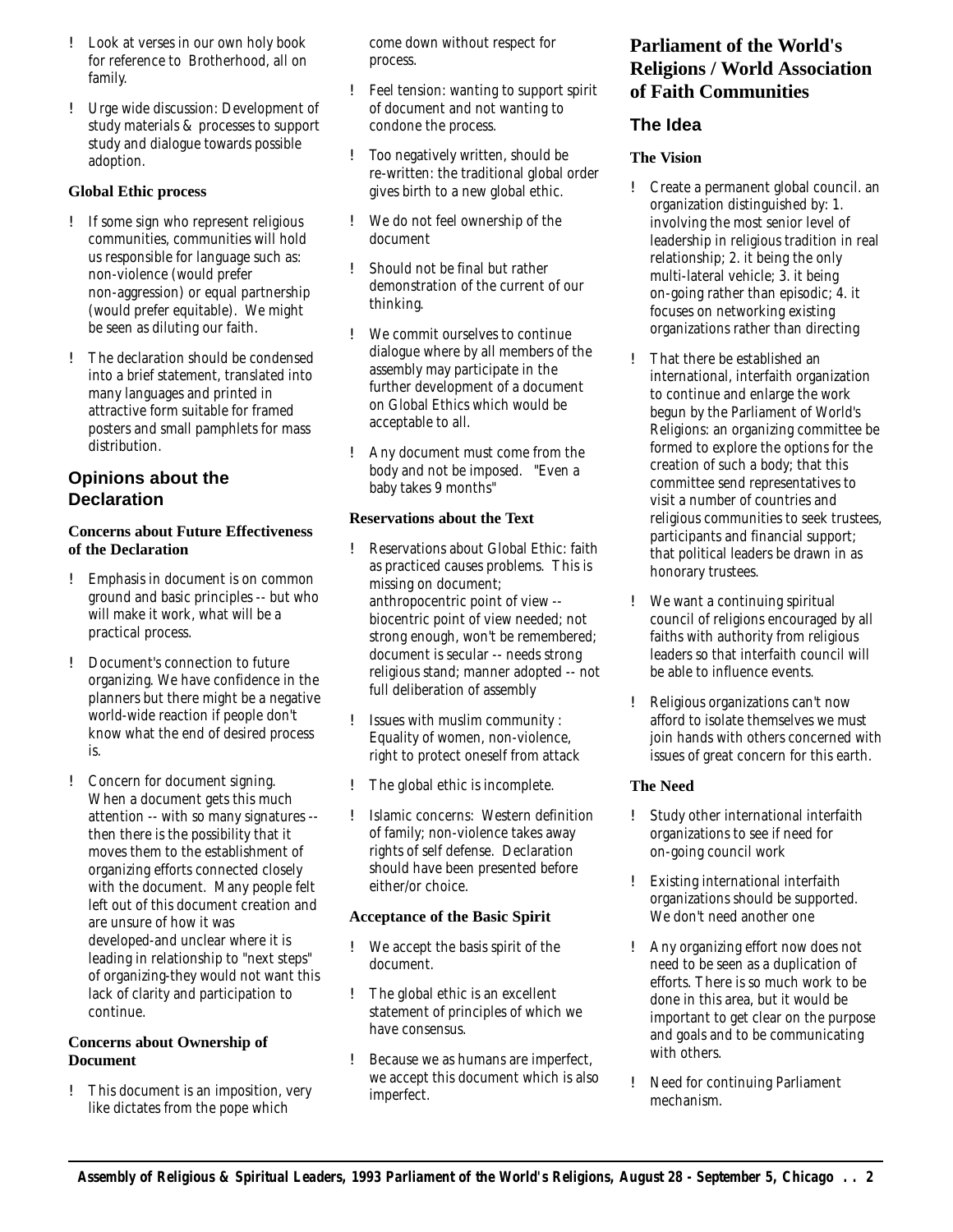- ! How is Parliament of World's Religions different from World Conference of Religion and Peace?
- ! Are there any specific thoughts on the ideas of continuing this parliament in some form of ongoing organization? What form is that?
- ! We need to use a model that will spark our imagination for interfaith dialogue and organizing

### **Purposes**

#### **Inspiring Spirituality**

- ! Interfaith organizing needs to inspire spiritual development
- ! Remember in interfaith organizing, the goal is to enliven people to go out with spirit and make a difference in the world.
- ! Being together, we are changed by the week by just being together: levels of fear and tension reduced; vital to see, touch, face one another; more frequent opportunities to do this

#### **Issue Driven**

- ! Focus of acts should be on action, behavior and common tasks.
- ! To respond to world and local issues via page 1 and 2 of Global Ethic
- ! Networking-nurturing connections by: a list of people; nurturing the sharing of materials; names of assembly participants with information about what they were doing: how

#### **Catalyst, Connector, Facilitator**

- ! An on-going organization, like the council already has been, should be a catalyst or facilitator -- not another interfaith body.
- ! There is a useful role for a service-oriented organization to provide a consultative and networking function among the existing international interfaith and world religious organizations.
- ! Serve as a moral force and a means to heighten awareness.

#### **Relationships-Not Politics**

! Should it be issue driven? Or is it about relationship-building?

- ! Establish significant, on-going interaction and relationship at the highest level among religious leaders. Take on one specific project together.
- ! We propose that a World Assembly of Faith Communities be a place of dialogue and celebration of difference, working together to the good of humanity rather than a political body.
- ! Relationship building rather than decision-making. Do not use a political model.
- ! Continue to meet to continue to dialogue and learn together. Continue to exchange ideas that work. Continue to work to commune together with each other via mail, phone, fax etc....
- ! We are all here as individuals. If we want to form an organization, what would it represent, what would it do?

#### **Daring to Look Within**

! New interfaith organization should invite faiths to reflect on whether parts of the teaching are causing problems we are trying to solve.

# **Meetings**

#### **Meeting Process**

- ! Have fewer presenters to encourage people to attend presentations of different faiths.
- ! Have written speeches available
- ! Update the source book
- ! Urgency of life requires the continuation of Dialogue through this assembly
- ! Future Parliaments should be less like a carnival with so many things happening; more sessions with real dialogue rather than people making a case, proselytizing and posturing; rather than having people of the same religious and workshops - mix the attendance
- ! Keep record for all ideas mentioned.
- ! Change the way we handle time don't just use Western sound bite time. Slower rhythms possible.
- ! We need organizing styles and structures that help leaders listen to each other. We need alternative ways.
- ! Reconvene Assembly in San Francisco concurrent with UN Anniversary.
- ! Have new Interfaith Center in Oxford host Assembly

#### **Next Meeting?**

- ! Form standing committee, appointment; meet every 3 - 6 months; major Parliament again in 10 years.
- ! Form standing committee; meet every three to six months
- ! Hope that we continue to meet at least once every ten years.
- ! Should be reconvened periodically there is no comparable body of religious leaders - existing ones focus on "educating others" and not on talking to one another.
- ! Branches of parliament in every city. At least once a year meetings. Same date all over. World Parliament once every five years.

# **Membership**

#### **Types of Participant**

- ! Convene the activists/field workers of the world's religions. Leave the academicians to other considerations of their own.
- ! Women must be included in continuing committee
- ! Youth must be a part of planning and actual participants
- ! Create new interfaith organization which includes scientists and scholars who are spiritually aware
- ! Assembly must empower itself to attract inter-faith leaders from all over the world. Provide funds to allow representatives from groups such as aboriginals and maori's.
- ! Who chooses council, planning committee? Sensitivity, people of color, smaller groups.
- ! Sensitivity to people of color and smaller groups
- ! We need more than leaders alone but the people, the common people, must strengthen this kind of movement - therefore we need people to network.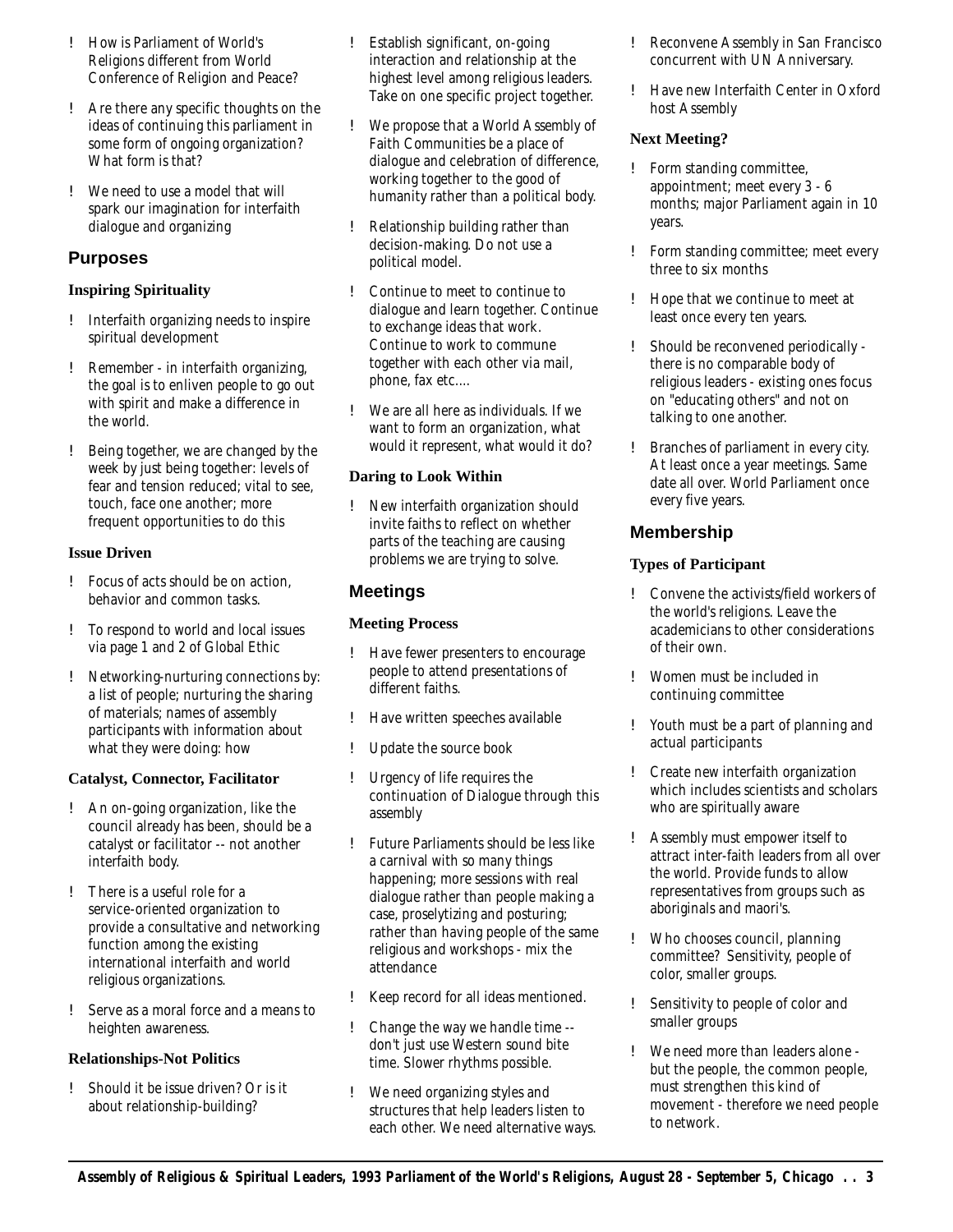- ! Participants -- should include very interfaith conscious Buddhists groups (new ones) from Japan
- ! Target people like interns and seminarians and those who run the seminaries.
- ! Most senior leaders of religious organizations; leaders of interreligious organizations; grassroots (women, young people, laity)

#### **Keeping Connected**

- ! How will we keep a continuous link?
- ! Ongoing individual work: "twinning" -- find other person to connect with and commit to stay in touch, visiting, etc; as different religions -- visit each others homes on festivals, etc.
- ! Databank needed
- ! Give access to the list of 6,000 participants

#### **Membership Principles**

- ! A permanent organization should only include religions that are at least 100 years old.
- ! Who is in and who is out? Who is welcomed in? Who do we work with in order to do it - what is the purpose? is it to get everybody in?
- ! Who should be welcomed in? Those with a willingness to listen and who can respect each other's work, not those who can only promote their own religion.
- ! A Parliament with real representation
- ! Inclusivity clause built into organization: the right to name the religion you want to part of; the right to belong (the only people who are not here are those who have chosen not to be here)
- ! Procedures should ensure inclusion of all faith communities and the possibility for their voice to be heard.
- ! Some felt a Parliament or "United Nations" structure was appropriate. Others felt it was exactly the wrong way to go -- it was too political structure.
- ! Kind of people should be "interested people" (not for namesake, not status)
- ! We propose the establishment of a world assembly of faith communities with the voluntary membership of all faith communities in cooperation with existing interreligious agencies that share our global perspective.
- ! The difficulty in creating a true umbrella organization is that it must be legitimate, which requires excluding "newer" (or fringe) religious groups. Not a problem if it's a network.
- ! Before convening another Parliament of the World's Religion -- need to define "religion" - I.e. not sure New Age, metaphysical are appropriate attendees. Who is really going to make something happen?

### **Organisation**

#### **Organisational Values**

- ! Any future organization "hold" competing paradigms of thought and concern itself with those paradigms.
- ! Questions we need to ask ourselves is what do religions or spiritual people bring to the issues. Our organization must look at the character of our activities, our style of organizational activity and whether it is simple or lavish. We must question the character of our organizing and the proposed activities.
- ! Realize truth of supreme experience given by divine consciousness - do not allow ourselves to be bogged down by our process i.e. national identity, religious identity, individual identity. No dogma period. Go deep within from core.
- ! Create new interfaith organization that makes a strong commitment to spiritual values.
- ! Participants should not do comparisons of religions when they intend to do " one-upmanship" over other religions.
- ! Participants should be able to stand up for what their religions can offer the world on different issues.
- ! We hope that we can take this reverent attitude we have toward each other - what we continue to come nearer and nearer to each other and

carry it forth from this place to those we serve.

- ! Religious organizations have no boundaries and are meant for working for all - for the progress of humanity
- ! Parliament Continuing. Kind of people to be chosen! "Interested people." Not for namesake, not status.

#### **Short & Long Term Planning**

- ! Council should try to define what it can do in the future that is not currently being done.
- ! Formulate an agenda, come out with a clear focus - with others input from all over the world.
- ! Develop plan for action to create public opinion.
- ! Longer term thinking needed now. Take a look into the next 100 years. The 21st century is predicted to be a spiritual centering . . . Movement for that needs to be a broad movement.
- ! The "Global Council" must have two horizons within which it plans and acts: 1. Immediate crisis - killing and hurting of indigenous people; 2. Longer term - building a process and capability to tackle more difficult problems.
- ! Thoughtful analysis on issues of the day (e.g. environment)

#### **Funding Strategy**

- ! After 1st Parliament in 1893- no mainstream religions would have anything to do with it - no funding, no participation in organizing. This is the struggle that follows.
- ! Combine multi-religious input around social and political issues -- so that all are pushing in the same direction
- ! Create a new interfaith organization that is large so it can receive funds.
- ! Funding by well wishers and philanthropists will come forward. Start small, not big superstructure. Grow by increments.
- ! Egalitarian financial support for world assembly of faith communities: to share the burden; to overcome undue vested influence; to ensure broadly shared commitments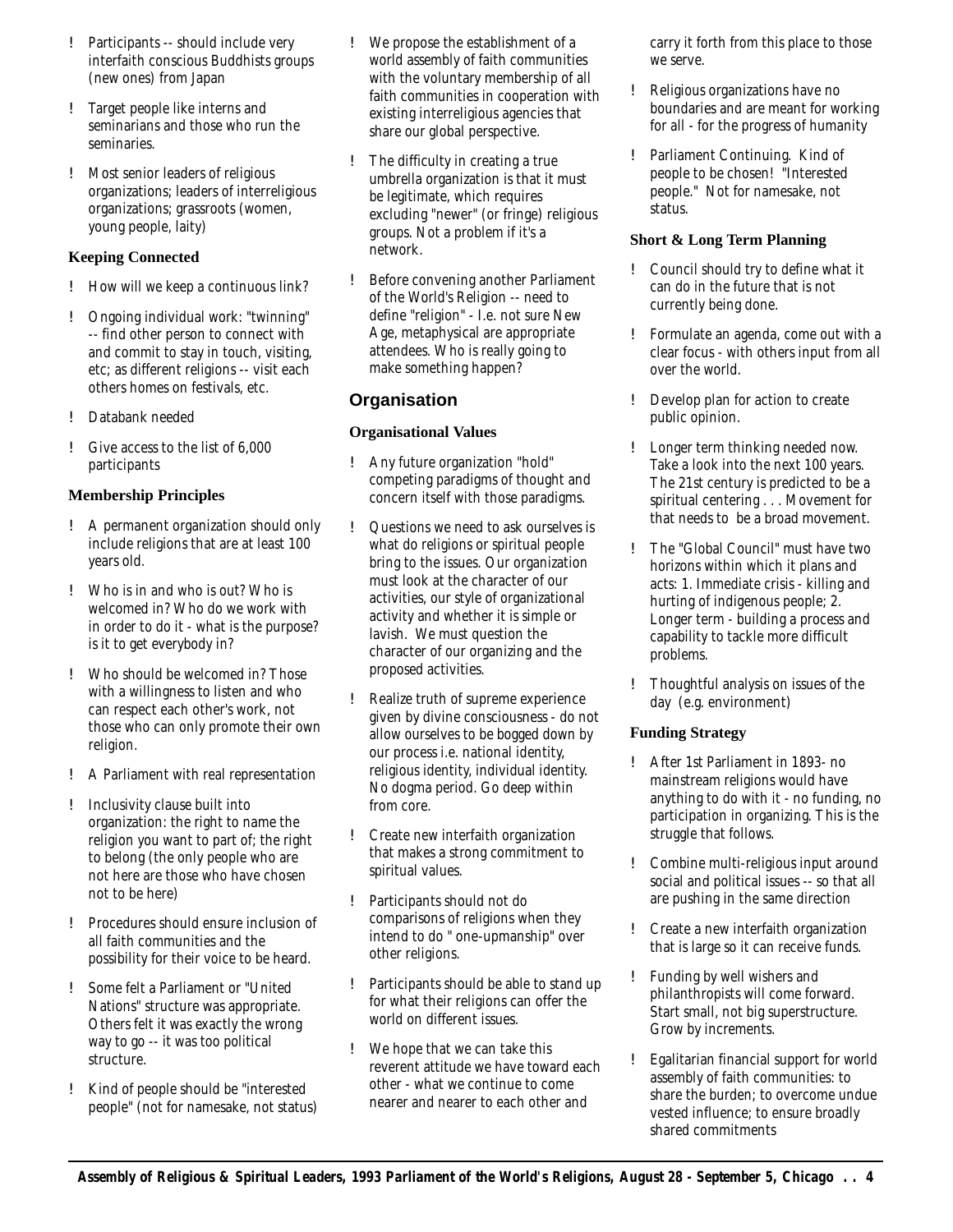#### **Structure**

- ! Be a truly international organization in sponsorship.
- ! Regionally developed parliaments report to the larger body.
- ! Group of Presidents is not necessarily a permanent body.
- ! We want to exist after Monday. Assembly must empower itself. Balance between administrative wing, secretariat voters etc. ...
- ! Any future organization should not be bureaucratic, but a network
- ! Select an inclusive and sensitive name for the ongoing assembly (United Nations of Religion has a political overtone. Gathering? Council? Parliament?)
- ! If we choose to make this a loose organization, then we need to be clear that we are merely "floating" ideas for consideration or we confirm a Parliament with real representation.

#### **Preparatory Committee**

- ! Trustees need to be empowered by assembly.
- ! Preparatory committee representing faith communities established immediately to work towards a world council of faith communities.
- ! To give this institution a constitutional and substantive shape, the parliament decides to set up a preparatory committee of interested individuals with the support role of the present council of the Parliament of the World's Religions. The preparatory committee should formulate its report within a year and propagate to the participants through the Presidents of the 1993 POWR, drawing upon the experience and cooperation of existing national and international bodies devoted to interfaith cooperation.
- ! Convene a smaller meetings of world interfaith organizations to decide the next step.
- ! Develop a consultation body drawn from representative groups to supervise the implementation or execution of a new round of meetings to move to more solid ground. If we

can't build that body than we have to accept this as a "loose" body.

! Widest possible consultative task force to explore the proper framework and common agenda to facilitate the work of interfaith dialogue.

#### **Space for Silence**

- ! Meditation -- contemplation and prayer, silence -- should be and has been a major feature, as it is the core unifying force we all share.
- ! 10 minute silence evoked a feeling of deep mutual respect and caring for every participant
- ! To do dialogue we must first be in silence!! We want to have speech full of silence, words coming out of silence.
- ! We want 10 minute meditation (silent) as part of dialogue tomorrow.

# **Promoting The Inter-faith Movement**

### **Inter-Religious issues**

#### **Proselytizing**

- ! Challenge to interfaith religion: trying to convert people; the idea that "We have the only way through our prophet."
- ! Problems with conversion/missionary activities. Social tensions created in these environments. This problem very wide spread.

#### **Critical Questions**

- ! Are we really prepared to meet and accept all religions and faiths?
- ! If we want unity, why do we continue to exclude?
- ! Intolerance closes many avenues to political and social dissent. Minority religions are marginalized and persecuted.

#### **Inter-Religious Initiatives**

#### **Need for Networking & Exchanges**

- ! Where is the place we can really talk to one another? If not here where?
- ! Regular opportunities to meet together, to pray together and look at

critical world issues. Seminars and lectures to educate.

! Form interfaith groups and listen.

#### **Dynamic Interfaith Education**

- ! Share efforts toward unity, interfaith projects with entire Parliament. Examples: celebrate the birthdays of religious leaders; teaching all faiths/religions in school; teach that Jesus is one of many; teach that there are no "chosen people;" begin classes for young people with a non-religious moment of meditation.
- ! Let our children play together.
- ! Performing Arts Storytelling. Experience in dynamic ways such as stories, drama, music, dance, the tenets of each other's faith, i.e., Thursday night's plenary.
- ! Look for where things are working well in interfaith activity. Look for principles of why they are working well.
- ! On a local level mobilize interreligious groups and the "family of religious adults" in individual religious as the agents of newly energized educational efforts.
- ! Persuade all religious centers (churches, temples, synagogues, mosques) to set aside time one month for an interfaith lecture, festival celebration, dialogue session, or shared worship experience to better educate their members on the beliefs and practices of other religions.
- ! Undertake scholarship, research and education on the resources for inter-religious dialogue and cooperation that exist within our individual spiritual traditions. These resources would include; myths, stories, symbols and ceremonies.
- ! We challenge members of the assembly to go back into their own traditions to educate in order to promote tolerance, respect, understanding, and appreciation toward all spiritual traditions. Education to promote tolerance was the single most important concern of our group.
- ! Offer interfaith courses on site of religious practice and get college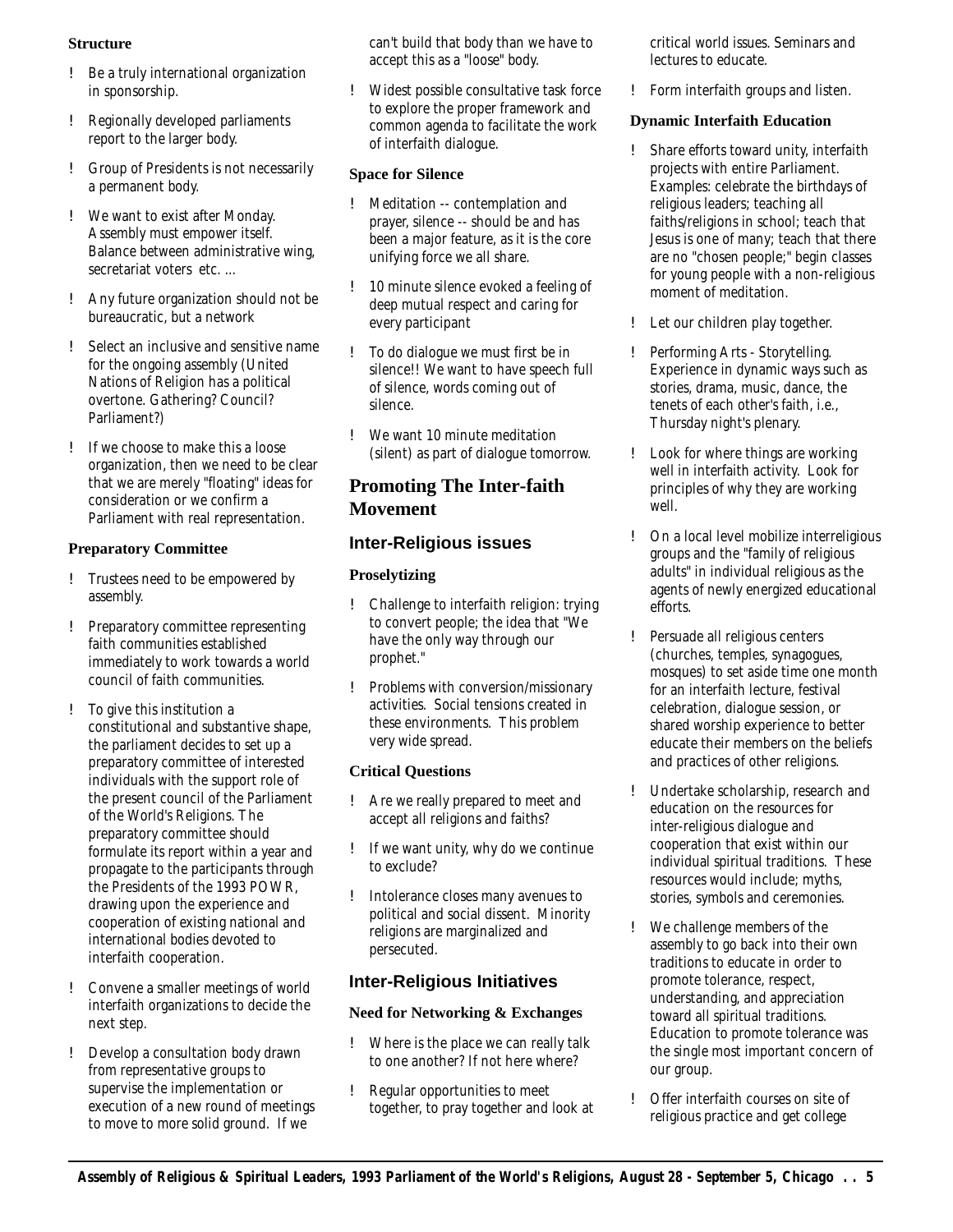credit for it ( of course, people of different faiths would take this class).

- ! Inter-religious programs may be a part of comparative religions at an early age.
- ! Bring in people from outside our faith to educate us and increase tolerance and understanding.
- ! Develop comprehensive programs for educating both children and adults in understanding the various religious traditions and sharing worship (particularly silent prayer) with them; seek also for ways to develop cooperative projects for service to the poor, sick and needy involving participants from different religions.
- ! Educate children of the world. school in every state and country. Multiple languages taught, open to all. Network between schools. teachers training school. draw children of a greater global future which will support and strengthen the vision of Parliament. Support a global future for all of humanity.
- ! Use the Parliament as a means to pursue education about the various religions. this education would be provided through membership in the World Parliament. Education also in promoting interfaith exchange.
- ! We want to bring other religious leaders and representatives to come to be with our children and share their wisdom and help broaden their minds.

#### **Spiritual Education**

- ! Early education should emphasize: 1) Development of heart as well as mind, 2) cultivation of justice - not prejudice, 3) skills to support the common good.
- ! Hope that we focus on creating the possibility for the children to experience respect and love. We hope that we will use our experience to transmit values to children.
- ! We hope that we can achieve the clean mind; we hope that we can recognize the spiritual nature of man; we hope that we can give children the space to remember who they are; we hope to teach correct relationships.
- ! Task for Parliament (children and adults): Compile bibliography of children's and adult books which have interfaith themes.
- ! Identify the basic, underlying truths that are common to all spiritual traditions. work together to determine how these might be implemented locally through education, knowledge, and information.
- ! Positive aspects of religion. Market films of spiritual heroes.
- ! Hope: That a virtual mass of people would realize that all religions express the same thing, come from the same essential consciousness.
- ! Hope to put the universal experience of silence or silent energy into our educational system. Differentiate silence or silent meditation from "prayer" and we believe we can give children a great gift for life.

#### **Ethical Education**

- ! Start classes on Peace education in the school systems.
- ! We should promote universal education which teaches ethics and inner meditative practices.
- ! Youth should be part of school and college curriculum developments.

#### **Inter-Religious Committees**

#### **Interfaith Councils**

- ! Interfaith Councils in each country. could be sponsored by POWR.
- ! Establish interfaith committees in all countries to carry out the work of this assembly.
- ! Have interfaith councils in every city!
- ! We need to remember what we experienced here. We want to commit to develop interfaith organizations at home with the spirit of inclusivity (including all not some faiths.
- ! While there are other worldwide interfaith organizations, this event has given important new energy to the interfaith movement
- ! That concerted and extensive efforts be made to form local grass roots

interfaith groups in many countries to promote local interfaith dialogue and community service and to serve as the solid foundations for national branches of the world wide interfaith organization.

#### **Mass Media Monitoring Team**

! Inter-religious Committee sponsored by Council to monitor mass media against inflammatory remarks about other religions and sponsor broad religious education.

#### **Inter-Religious Think Tank**

! We need an interreligious think tank (schools, scientists, etc.) to look deeply into critical issues.

# **To The World...**

#### **Interfaith Celebration Day**

- ! We want an Interfaith Celebration day in the spring around spring solstice time-a celebration of continuous renewal. All faiths have a special holiday at this time of year. Ie April 8th Buddha Birthday
- ! Future events- Parade the most important things is for people to see "us" together
- ! Proclaim annual Interfaith Day of Peace to be observed worldwide with both interfaith marches and prayer vigils for peace and harmony.
- ! We would like to have a world Silence Day in the spring to celebrate our continuing work.
- ! Identify ways that we can celebrate our new emerging unity and interdependence as well as our common dependence on the earth. Build this celebration into all educational efforts.
- ! Celebrate differences- have a Festival of Faiths
- ! Actions- A peace prayer established for all people...

#### **Interface with Secular World**

- ! Hope that interfaith leaders lead way to influence decision makers by developing joint expressions of common values and principles.
- ! Through all interfaith organizations at all levels, reach out to the local,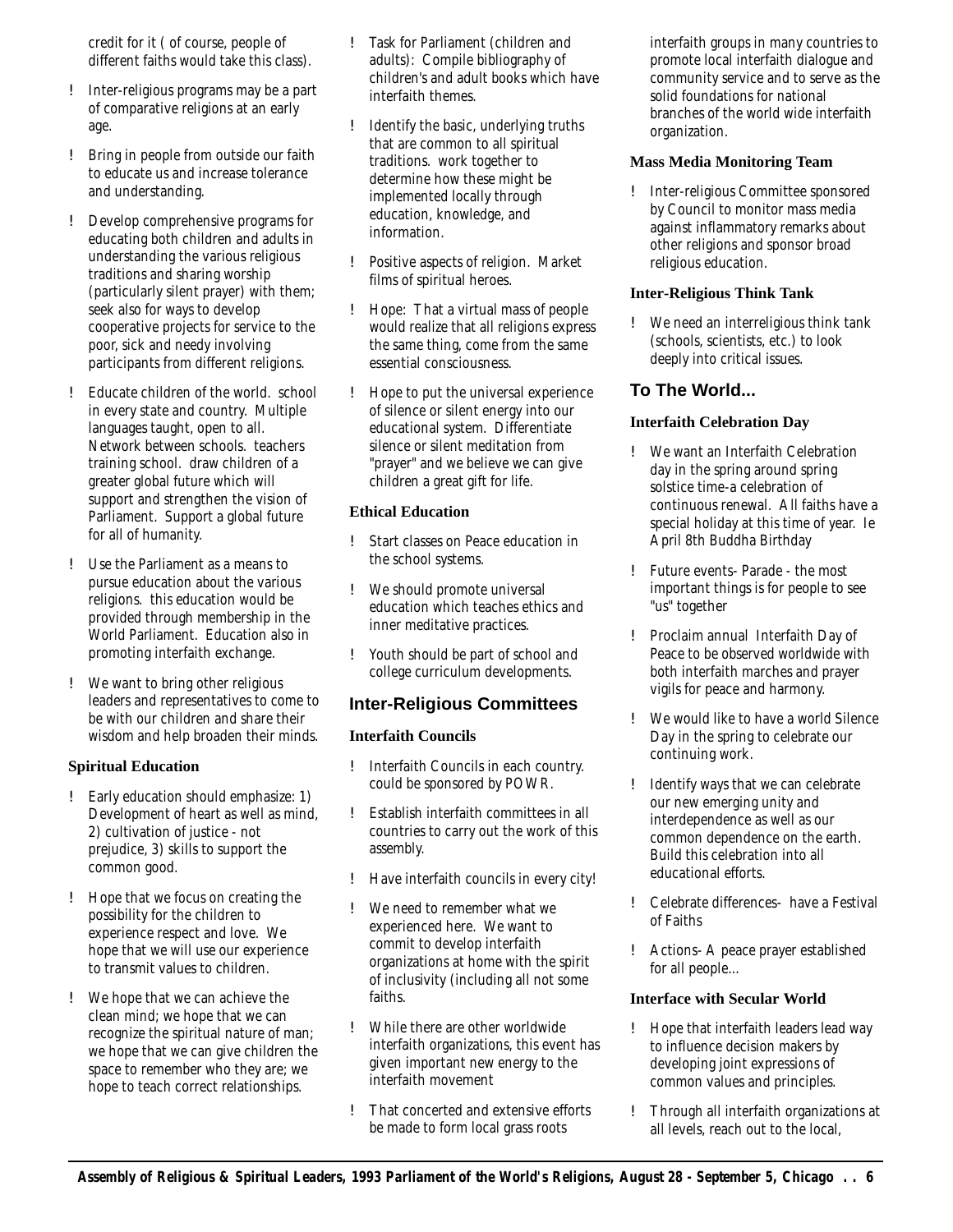national and international political leadership to try to influence their policies and behavior in favor of human rights and public welfare: try by all means to spiritualize politics.

- ! People at all levels should practice and learn to use spiritual and religious goodwill to influence their work and world ... this would impact political and social systems
- ! Spiritual leaders must interact with (but stay independent from) political leaders and members of community to influence decisions; policies toward the good of everyone
- ! The assembly should be working through/with U.N. leadership, safeguarding one another.
- ! Develop plan for reaching out to the non-believers to enlist them as cooperating partners of the religious believers in upholding values and principles of high moral and ethical standards. They too are members of the human family.

#### **Managing the Media**

- ! I would love to see representation of the task force go around to schools and neighborhood centers, hospitals and places where people live to encourage local press coverage of a world wide effort to share the concerns of the parliament.
- ! Recommendations that an international interfaith media/communication network be formed to give mass coverage to developments related to interfaith dialogue and corporation through the use of pamphlets and brochures, news release and radio broadcasts, live and on tape.
- ! Assembly to issue a communique: a report to faith communities of world reflecting on what happened
- ! Brief sentences on issues stay in sparkling, clear way. Say: "This is a remarkable historical development; we have a new fellowship of leaders that have identified areas of common concern." Refer to follow-up meetings.
- ! Hope that we will learn how to communicate the essence of religion

traditions in common to people. Find ways to involve media

- ! Issue agreement on "five" points as basis for ongoing discussion, i.e.: religious harmony, mutual respect for religious, spiritual traditions, commitment to offer wisdom on how to deal with problems facing society, global social and economic justice
- ! Tell the story of this gathering to those at home: What has this parliament and assembly been?
- ! Make a report or position paper to send message to politicians, business, communities around various issues--supporter endorsed by entire religious community.
- ! Will there be positive stories happening by media when parliament ends?
- ! Religious issues receive unfavorable press coverage, either focus on bad things (conflicts, division issues) or making fun.
- ! Need less on business of killing in media, and more on business of living

#### **Interfaith Publication**

- ! There is a need for an interfaith publication of high quality
- ! Publish book that contains the essence of the common fundamental principles of all religions-translated into all languages
- ! Newsletter-monthly or Quarterly to all present

# **Issues for the Attention of the Parliament**

# **Caring for the Earth**

#### **Peace**

! Endorse summit on world peace. Assembly should endorse convening of World Peace summit in 1995 of top spiritual and religious leaders of all faiths with the single agenda item of the prevention of all wars in the name of religions, and the settlement of all disputes through dialogue. Originally proposed at the second international Conference on Peace and non-violent action held by Anuvrat Global organization, 2/17 - 2/21, 1991.

- ! Issues identified: Poverty; Peace; Concern for conversion pressure; Moving beyond the words of a statement to gainful action; Practicing ideals; Language barriers- especially gender; Children and youth endangered; Concern that document is connected to elitism
- ! Must have a passion for peace. Don't want "the operation was successful but the patient died."

#### **U.N. Representation**

- ! Assembly adopt UN seating resolution that either all major religions should be represented or seated at the UN or none of them should be.
- ! In December 1992, U.N. general assembly adopted an International document on the rights of minorities; there will be a proposal (a written document) presented to the Parliament Assembly on Saturday for its adoption by the assembly. This document will be an urging of the United Nations to adopt the document on Human Rights.

#### **Immediate**

- ! Possible global reactions to violence: the Parliament vote to condemn violence in Bosnia and appeal to the Security Council of the United Nations. Take a stand on gun control issues in the U.S.
- ! Should immediately condemn the inter-religious warfare taking place in Bosnia-Herzegovina.
- ! We would bless and encourage the peace process currently taking place between Palestine & Israel.

#### **Social Change Taskforce**

! People who are gifted in specialist areas in relationship to the ills of the world, e.g., drugs, youth be empowered to share their expertise and affect change in these areas.

#### **Future of Religion**

- ! Religions themselves may be on the way out. There will be another form of searching for spirituality. Religious ideas may take on a broader, more universal expression.
- ! New type of fundamentalism is sweeping the world. This is true all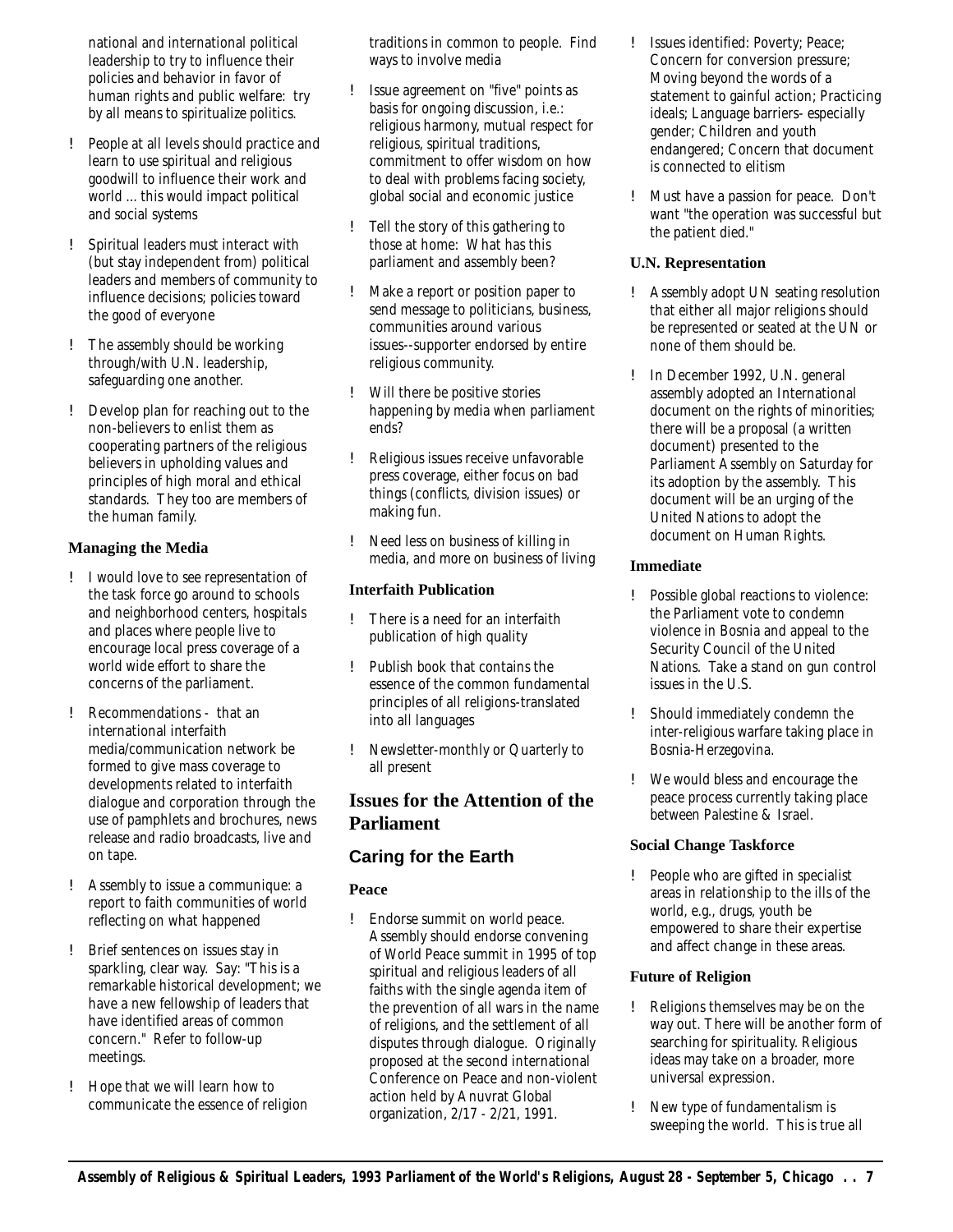over globe. This has an economic part as well as a religious one, for example, a single economic system pushed on world community.

! Fundamentalism is a response to the disintegration of our communities.

#### **Earth Care**

- ! All religions need to reaffirm the sacredness of the universe as the primary revelatory manifestation of the divine. Universe is our source of the ultimate mysteries of existence. Just as the first parliament celebrated the connection of spirit to human, the primary connection of our times is human earth issues. Economic inequalities and warfare among the nations contribute to the issues.
- ! Appreciate Gerald Barney's work: assembly formally accept his report; assembly acknowledge his efforts by saying they appreciate his work; copies given to all assembly members
- ! Assembly needs to address immediate issues such as environment and global conflict (Bosnia)
- ! Form commissions in key areas: 1. education and understanding; 2. conflict resolution/prevention; 3. sustainable development; 4. the crisis of spirituality, not only private but collective spirituality
- ! Issues to focus on: violence; economics; environment; promote respect for all religions
- ! Priorities -- environment, respect of nature, children, violence, homelessness, AIDS, the poor, the sick and diseased
- ! Actions by Parliament: World charter by nature (written by UN) be adopted as the moral guide for ecological behavior
- ! Two tenets are important to "re-vision" human values: 1) respect for all forms of life; 2) respect for all life support systems as a natural, logical extension of the first principle
- ! Fight against pollution. Relationship with 21st century.
- ! We are here not just for people but for the whole household -- animals, plants, all inanimate life. Our job is to care for the whole earth.

#### **Emergency Interventional Resources**

! Technical support for resources should be provided to communities torn by violence: water, power, health services... Formation of a network of such support should be at a grass roots level.

# **Radical Recognition of Women**

#### **Empowerment of Women**

! Include women in decision making processes of the world's religious institutions, also provide education for women.

#### **Challenge Religious Exploitation of Women**

- ! Can we as a Assembly address the exploitation of women in the name of religion?
- ! Attitude towards women must change.
- ! We support women networking at a local national and global level.
- ! Women must be treated with respect.

#### **Dispelling "Less Than" Myths**

- ! The international religions community can sign up in solidarity with the women of the world. Document available for signing, now. Women's liberation.
- ! Why were there no major women's events at the Parliament? Why did the women do all the work while the men were at the podium?
- ! Our job is dispelling the myth of women as "less than" bringing her to the level God made her.

# **Human Rights**

#### **Indigenous Rights**

- ! The indigenous people must be formally recognized and apologized to and the Council must do this in some explicit way.
- ! We recommend that the American Indian people be seen as a sovereign people.
- ! Move quickly and definitely to formally acknowledge the world has great problems and religious

institutions have been the source of many of these problems by failing as religious people, not practicing what we preach and this has been most difficult for indigenous people.

#### **Social Justice**

- ! A declaration could be signed as a statement of support and solidarity of the human rights of another group were violated.
- ! We condemn genocide in all of its forms.
- ! A human rights watch should be set up in each country. Majority religion to set up a watch to protect minority religions in the country.
- ! Gandhi said, "We want to wipe every tear from every eye." - our spiritual, social action.
- ! World without war is still our goal.
- ! Find ways to address problems on our own doorstep. What can we do now?! Assembly should talk about human rights or address homelessness and what to do about it.
- ! There is a vacancy in interfaith work in the area of human rights.
- ! Need to address the violations of human rights in the name of religion, the suffering of people because of belief.
- ! Heighten awareness and loosen purse strings. We need to raise the level of consciousness that the human relations is the number one priority of mankind (and a loosening of purse strings) to support this effort.
- ! Religion must stop blessing guns and soldiers.
- ! Ongoing Parliament Work: commit to work for a speak out together; social justice (equality for all sexes, races, religions); for the poor, disabled, young, old, minorities.
- ! We must provide a centralized support system for justice.

#### **Economic Justice**

! Poverty and lack of basic needs of many of world's peoples. Inequality of wealth and distribution of resources.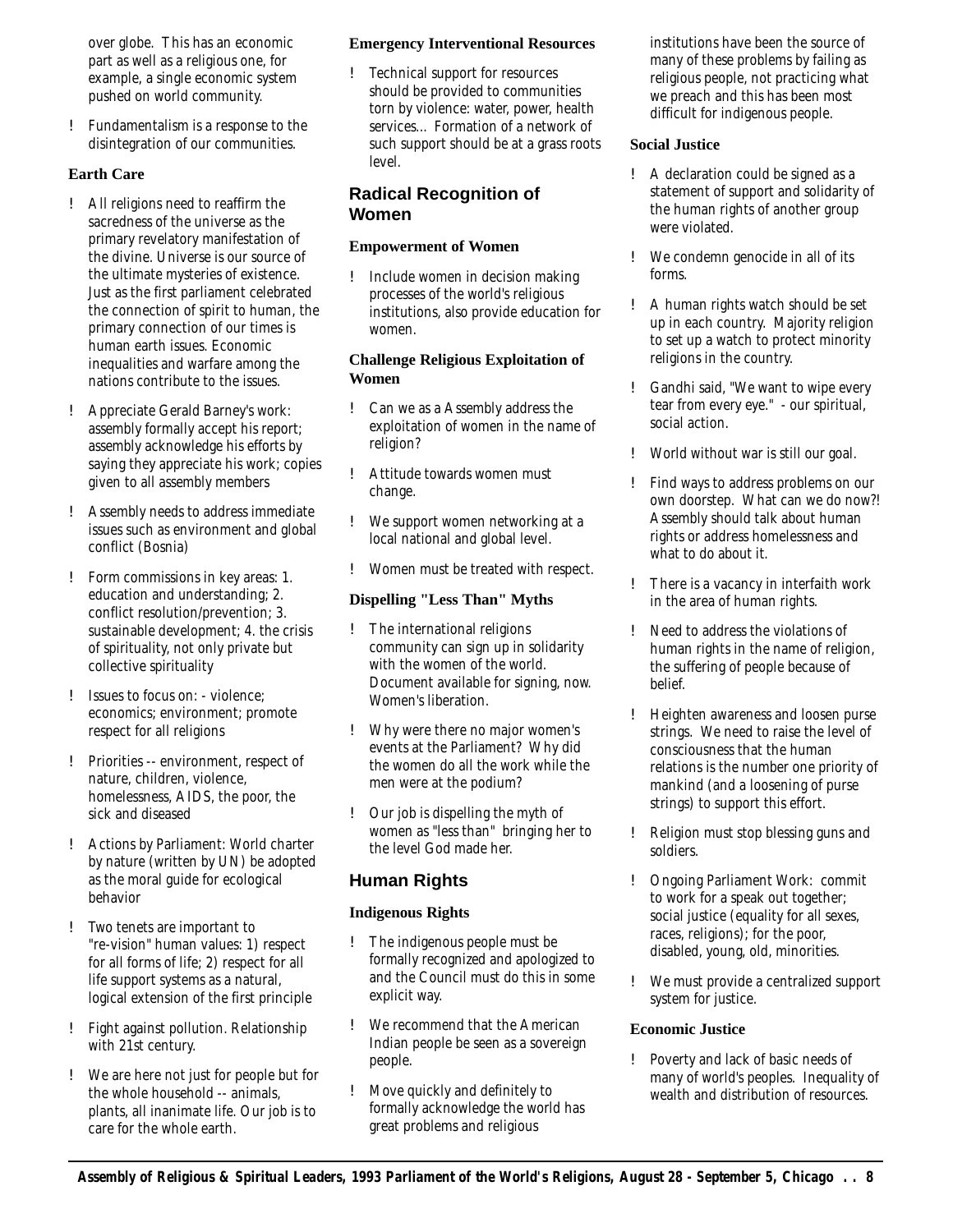- ! Suggestion to address poverty: Need to fight against laws and policies which promote and divide people. Struggle against the system which disempowers.
- ! Eradication of poverty involves: organized communities gathering information about the needs of neighboring communities which they might help to serve.
- ! Economics: war against pain.
- ! Need to have economic equality, some kind of just distribution of wealth and resources. Globalized understanding of use of resources.
- ! Quality of life. Economics. Support economic growth, education, health care.
- ! Economics as source of religious conflict. Council should sponsor investigation/study.

# **Resolving Conflict**

# **Dialogue**

#### **Forums on Otherness**

- ! Leaders want to continue the dialogue beyond the Parliament, they deeply appreciate the experience of being together and experience a communion of commitment to on-going interaction.
- ! Need a forum to raise views on neutral ground to come to understanding between religious and spiritual traditions without this the danger of arriving at least common denominator is unavoidable.
- ! We need each other's "otherness" to confront each other and learn from one-another.
- ! Need inter-faith dialogue between mainstream religion and fundamentalist groups.

#### **Deepening Dialogue**

- ! Issues that need East/West Dialogue: Western traditions think meditation is demonic; Why is there such a global impression that Islamic women areoppressed and dominated
- ! Need a representative group willing to go DEEP into issues.
- ! The very act of dialogue here (the way we have been here together) is a religious act.
- ! Hope: One continuing dialogue can make the human heart more deep, more broad
- ! Go beyond victim and oppressor.
- ! Dialogue on religions, truth and differences.
- ! Can we develop through our dialogue a better understanding of the differences between cultural and religious factors, such as the cause of female suppression all over the world, with the Islamic world as a case in point.
- ! Dialogue needed for: scientists and religious leaders to talk about world issues; religious leaders among themselves to review difference in theology
- ! Before there can be serious dialogue, people need to be heard, a prerequisite for being heard is to have access like POWR, however necessary this is insufficient if the number of people willing to listen is few. There is need to hear from and listen to the citizens of the Third World.

#### **Centre for Dialogue & Mediations**

- ! International arbitration mediation council.
- ! Learning Center for dialogue and mediation.
- ! Hold inter-religious dialogue events in countries where there is a lot of religious friction and bring the local religious leaders into that dialogue. Televise and broadcast widely so that the whole country/region is exposed to the dialogue as an example.

# **Conflict Resolution**

#### **Conflict Education**

- ! Focus our effort on 4 or 5 religions, most conflicts occur within a few religions: Hindu, Muslim, Judaism, Christianity. Start with these and other big one- don't spread our efforts and resources thin.
- ! Local/Regional POWR: focus these especially on local conflicts

#### **International Interfaith Conciliation & Mediation Team**

- ! Bring in facilitators, educators, counselors and psychologists to work with children at the site of conflicts. Objective -- try to prevent ravages of war from transferring/proceeding from generation to generation.
- ! Ongoing network should support local education and training in conflict resolution, morality and collaboration.
- ! Many projects to not be launched when situation is out of control. Anticipate escalation of problems and address before situation gets out control. Establish on-going programs in those areas.

#### **Interfaith Conflict-Healing**

- ! A working group be established to condemn all war, especially religiously motivated war and to intervene appropriately
- ! Intervene in conflicts -- create a commission of religious leaders on call to: go to the site of conflict; mobilize resources for peace; caution, must do more than walk around and visit; must listen to people and do something
- ! The question of religious violence is better served by refusal to provide a basis for support at a grass roots level than by attempts to influence "top heavy" governments or international mediation. We need to talk less and meditate more, then we wouldn't have a need for conflict resolution.
- ! Permanent Council to go around to places of conflict in the world as a moral force perhaps connected to the UN.
- ! That there be formed an international and inter-faith conciliation & mediation service to provide for quick intervention in the case of ethnic and religious conflicts through: consultation with adversarial groups; quiet efforts at mediation and reconciliation; public appeals for the end of violence where it may occur
- ! Task force/inter-religious peace delegation sent to world flashpoints, truly inter-religious, sponsored by Council, case: Franciscans of Assisi visiting Hussein and releasing hostages.